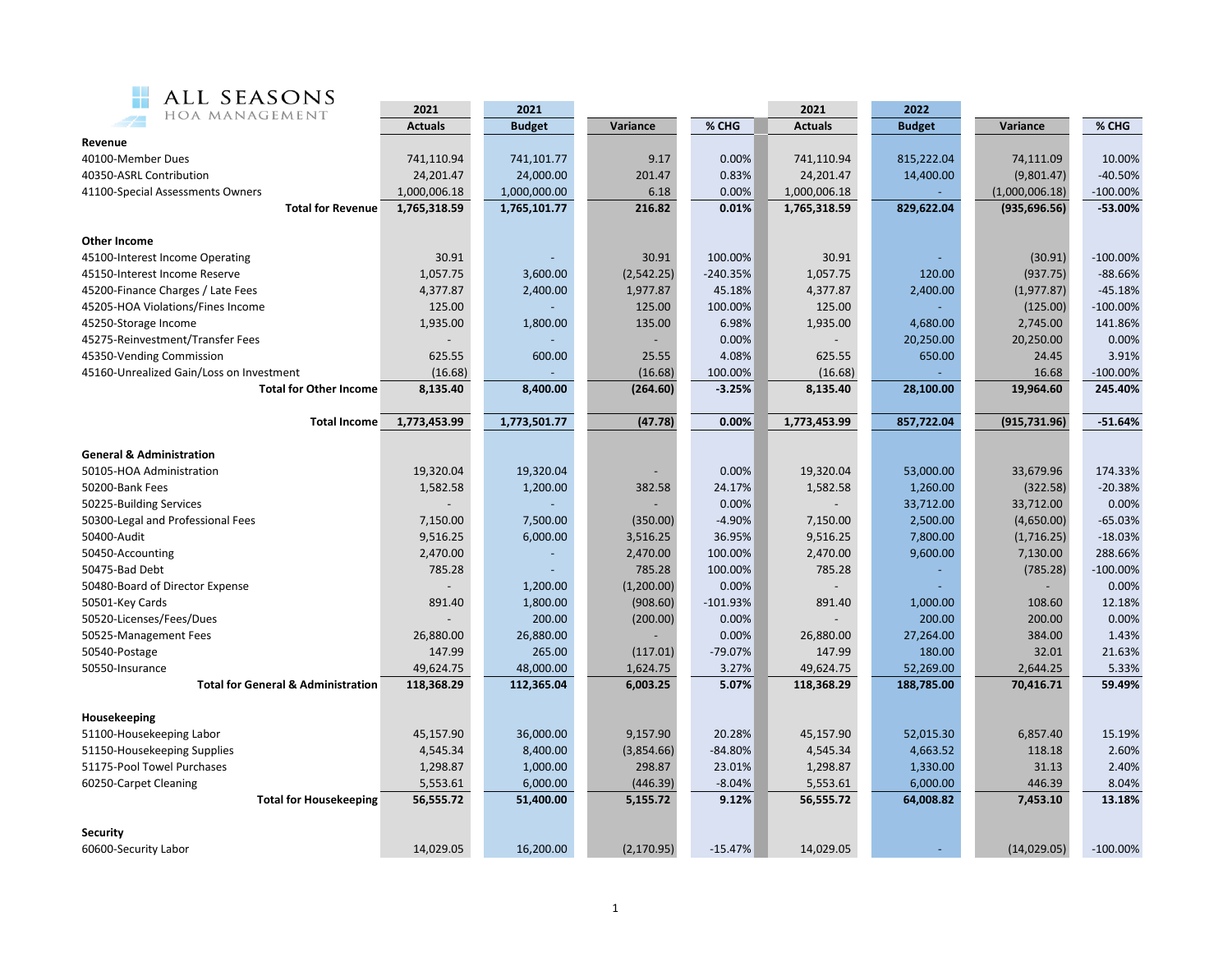| ALL SEASONS<br>M.<br>HOA MANAGEMENT        | 2021           | 2021          |             |            | 2021           | 2022          |              |             |
|--------------------------------------------|----------------|---------------|-------------|------------|----------------|---------------|--------------|-------------|
|                                            | <b>Actuals</b> | <b>Budget</b> | Variance    | % CHG      | <b>Actuals</b> | <b>Budget</b> | Variance     | % CHG       |
| <b>Total for Security</b>                  | 14,029.05      | 16,200.00     | (2, 170.95) | $-15.47%$  | 14,029.05      |               | (14,029.05)  | $-100.00\%$ |
| <b>Repairs &amp; Maintenance</b>           |                |               |             |            |                |               |              |             |
| 60025-Maintenance Labor                    | 122,801.06     | 93,600.00     | 29,201.06   | 23.78%     | 122,801.06     | 140,023.60    | 17,222.54    | 14.02%      |
| 60030-Contract Services                    | 39,633.37      | 20,200.00     | 19,433.37   | 49.03%     | 39,633.37      | 25,000.00     | (14, 633.37) | -36.92%     |
| 60050-Programmed Maintenance               | 60.00          |               | 60.00       | 100.00%    | 60.00          |               | (60.00)      | $-100.00\%$ |
| 60075-Alarm Monitoring                     | 358.65         | 360.00        | (1.35)      | $-0.38%$   | 358.65         | 360.00        | 1.35         | 0.38%       |
| 60100-Landscape Labor                      | 5,964.50       | 10,000.00     | (4,035.50)  | $-67.66%$  | 5,964.50       | 6,394.50      | 430.00       | 7.21%       |
| 60105-Landscape Contract                   | 1,175.00       | 1,500.00      | (325.00)    | $-27.66%$  | 1,175.00       | 1,200.00      | 25.00        | 2.13%       |
| 60115-Fire Sprinklers                      | 10,046.35      | 5,000.00      | 5,046.35    | 50.23%     | 10,046.35      | 5,000.00      | (5,046.35)   | $-50.23%$   |
| 60165-Locks & Keys                         | 1,234.48       | 775.00        | 459.48      | 37.22%     | 1,234.48       | 775.00        | (459.48)     | $-37.22%$   |
| 60210-Pool & Spa Maintenance Labor         | 27,855.58      | 26,000.00     | 1,855.58    | 6.66%      | 27,855.58      | 28,890.50     | 1,034.92     | 3.72%       |
| 60260-Snow Removal Labor                   | 8,698.50       | 13,500.00     | (4,801.50)  | $-55.20%$  | 8,698.50       | 10,620.00     | 1,921.50     | 22.09%      |
| 60400-Elevators                            | 5,714.31       | 7,800.00      | (2,085.69)  | $-36.50%$  | 5,714.31       | 5,940.00      | 225.69       | 3.95%       |
| 60450-Pest Control                         | 675.00         | 720.00        | (45.00)     | $-6.67%$   | 675.00         | 720.00        | 45.00        | 6.67%       |
| <b>Total for Repairs &amp; Maintenance</b> | 224,216.80     | 179,455.00    | 44,761.80   | 19.96%     | 224,216.80     | 224,923.60    | 706.80       | 0.32%       |
| Supplies                                   |                |               |             |            |                |               |              |             |
| 61100-Supplies-Building                    | 5,443.31       | 3,000.00      | 2,443.31    | 44.89%     | 5,443.31       | 5,600.00      | 156.69       | 2.88%       |
| 61130-Supplies-Electrical                  | 1,844.45       | 1,500.00      | 344.45      | 18.67%     | 1,844.45       | 2,000.00      | 155.55       | 8.43%       |
| 61145-Supplies - Fuel                      | 248.84         | 600.00        | (351.16)    | $-141.12%$ | 248.84         | 600.00        | 351.16       | 141.12%     |
| 61150-Supplies-Pool                        | 7,475.01       | 8,000.00      | (524.99)    | $-7.02%$   | 7,475.01       | 8,000.00      | 524.99       | 7.02%       |
| 61170-Supplies-Plumbing                    | 1,632.08       | 1,000.00      | 632.08      | 38.73%     | 1,632.08       | 1,000.00      | (632.08)     | $-38.73%$   |
| 61190-Supplies - Water Softener            | 5,094.87       | 3,000.00      | 2,094.87    | 41.12%     | 5,094.87       | 5,400.00      | 305.13       | 5.99%       |
| 61200-Supplies-Snow Removal                | 400.00         | 600.00        | (200.00)    | $-50.00%$  | 400.00         | 600.00        | 200.00       | 50.00%      |
| <b>Total for Supplies</b>                  | 22,138.56      | 17,700.00     | 4,438.56    | 20.05%     | 22,138.56      | 23,200.00     | 1,061.44     | 4.79%       |
| Utilities                                  |                |               |             |            |                |               |              |             |
| 66100-Cable TV                             | 16,724.50      | 16,800.00     | (75.50)     | $-0.45%$   | 16,724.50      | 17,226.24     | 501.74       | 3.00%       |
| 66200-Electric                             | 49,294.48      | 48,402.79     | 891.69      | 1.81%      | 49,294.48      | 50,773.31     | 1,478.83     | 3.00%       |
| 66250-Electric Recovery                    | (9,906.35)     | (10,800.00)   | 893.65      | $-9.02%$   | (9,906.35)     | (10, 203.54)  | (297.19)     | 3.00%       |
| 66300-Gas                                  | 12,089.10      | 11,836.25     | 252.85      | 2.09%      | 12,089.10      | 12,451.77     | 362.67       | 3.00%       |
| 66400-Internet                             | 16,723.30      | 16,233.72     | 489.58      | 2.93%      | 16,723.30      | 17,225.00     | 501.70       | 3.00%       |
| 66500-Sewer                                | 29,882.19      | 29,937.56     | (55.37)     | $-0.19%$   | 29,882.19      | 30,778.66     | 896.47       | 3.00%       |
| 66600-Telephone                            | 8,106.15       | 7,200.00      | 906.15      | 11.18%     | 8,106.15       | 8,500.00      | 393.85       | 4.86%       |
| 66700-Trash Removal                        | 11,289.48      | 14,300.00     | (3,010.52)  | $-26.67%$  | 11,289.48      | 8,471.40      | (2,818.08)   | -24.96%     |
| 66800-Water                                | 64,776.06      | 56,321.46     | 8,454.60    | 13.05%     | 64,776.06      | 66,719.34     | 1,943.28     | 3.00%       |
| <b>Total for Utilities</b>                 | 198,978.91     | 190,231.77    | 8,747.13    | 4.40%      | 198,978.91     | 201,942.17    | 2,963.27     | 1.49%       |
| <b>Other Operating Expenses</b>            |                |               |             |            |                |               |              |             |
| 70500- Income Taxes                        | 100.00         | 100.00        |             | 0.00%      | 100.00         | 100.00        |              | 0.00%       |
| 70600-Property Taxes                       | 212.77         | 370.00        | (157.23)    | -73.90%    | 212.77         | 220.00        | 7.23         | 3.40%       |
| <b>Total for Other Operating Expenses</b>  | 312.77         | 470.00        | (157.23)    | $-50.27%$  | 312.77         | 320.00        | 7.23         | 2.31%       |
|                                            |                |               |             |            |                |               |              |             |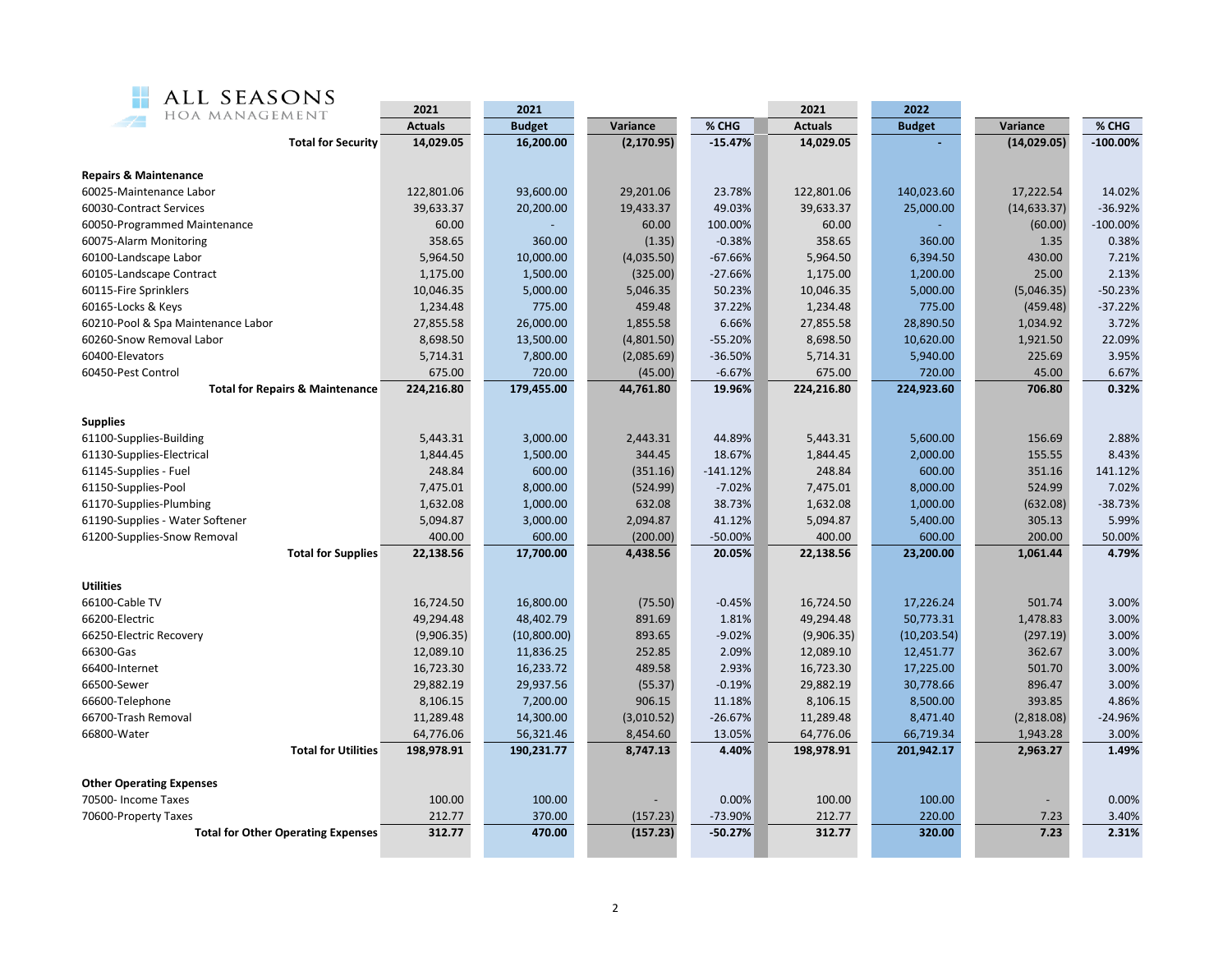| ALL SEASONS                      |                |               |                          |        |                |               |                |             |
|----------------------------------|----------------|---------------|--------------------------|--------|----------------|---------------|----------------|-------------|
| HOA MANAGEMENT                   | 2021           | 2021          |                          |        | 2021           | 2022          |                |             |
| $\overline{\phantom{a}}$         | <b>Actuals</b> | <b>Budget</b> | Variance                 | % CHG  | <b>Actuals</b> | <b>Budget</b> | Variance       | % CHG       |
| <b>Reserve Fund</b>              |                |               |                          |        |                |               |                |             |
| 90005-Reserve Fund Contribution  | 225.000.00     | 225,000.00    | $\overline{\phantom{0}}$ | 0.00%  | 225,000.00     | 154,542.45    | (70, 457.55)   | $-31.31%$   |
| 90500-Special Assessment Accrual | 1,000,006.40   | 1,000,000.00  | 6.40                     | 0.00%  | 1,000,006.40   |               | (1,000,006.40) | $-100.00\%$ |
| <b>Total for Reserve Fund</b>    | 1,225,006.40   | 1,225,000.00  | 6.40                     | 0.00%  | 1,225,006.40   | 154.542.45    | (1,070,463.95) | $-87.38%$   |
|                                  |                |               |                          |        |                |               |                |             |
| <b>Total Expenses</b>            | 1,859,606.50   | 1,792,821.81  | 66,784.68                | 3.59%  | 1,859,606.50   | 857,722.04    | (1,001,884.46) | $-53.88%$   |
|                                  |                |               |                          |        |                |               |                |             |
| Net Income                       | (86, 152.50)   | (19, 320.04)  | (66,832.46)              | 77.57% | (86, 152.50)   |               | 86,152.50      | $-100.00\%$ |